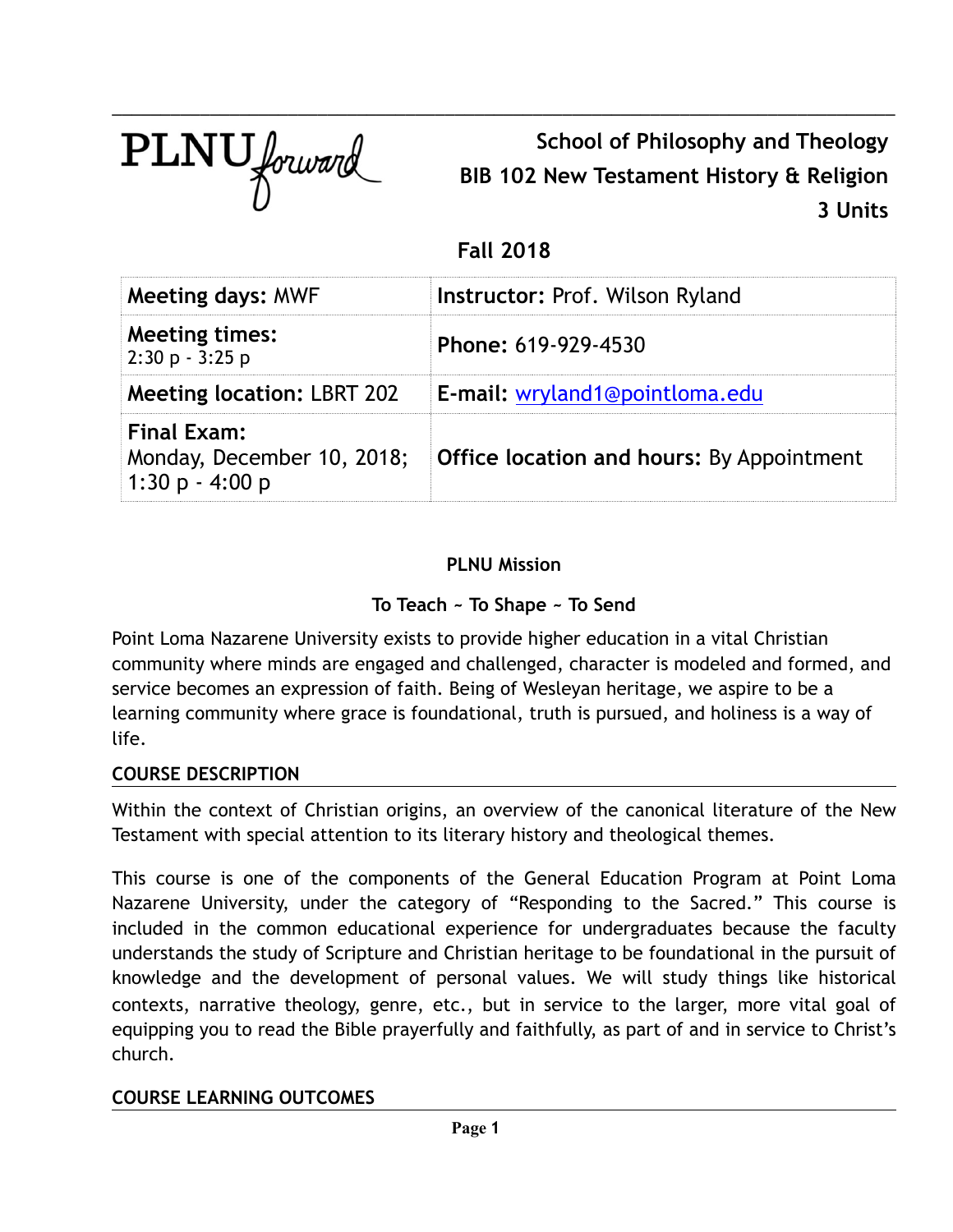By the end of the course, you will be able to:

- 1. Identify the historical context of the New Testament.
- 2. Articulate the unity of the New Testament in its canonical context within the diverse literature of the Christian canon.
- 3. Articulate and appreciate the ways the Bible, understood as given by divine inspiration, functions as the church's central norm for Christian discipleship, faith, and practice.
- 4. Articulate the basic content of the books of the New Testament and the methods appropriate to the interpretation of these books.

# **REQUIRED TEXTS AND RECOMMENDED STUDY RESOURCES**

- 1. A standard translation of the Bible (e.g., ESV, NRSV, NASB, NIV, etc.) in book form. Please do not bring Bible paraphrases (e.g., The Message). Regarding bible phone/tablet apps, see the course technology policy below.
- 2. Powell, Mark Allan. *Introducing the New Testament: A Historical, Literary, and Theological Survey.* Grand Rapids: Baker Academic, 2009. ISBN 978-0801028687.
- 3. Handouts that will be distributed in class.

# **COURSE ASSIGNMENTS**

## **Assignment Details:**

READING QUIZZES Nearly every class session will begin with a quiz covering the events, characters, themes and ideas from the assigned reading. These provide encouragement and accountability for completing the assigned class reading, and give you an idea of what will be on the exams. These will also be how I track attendance.

IN-CLASS ESSAYS These will be open-Bible, and students may use handwritten notes. The prompt will draw from the readings and lectures. The purpose of this course requirement is to allow students to synthesize information from the reading and lectures, and trying out methods of biblical interpretation modeled in class. By articulating answers to questions, a student will move beyond information repetition to analysis and comparison. Students will receive a list of general topics the week beforehand.

MIDTERM AND FINAL EXAMS The course exams will be **closed-book** .

The midterm will be held during regular class hours and cover introductory material, the Gospels, and Acts. Questions will include lectures and reading materials.

The final will be comprehensive.

There will be a review before each exam.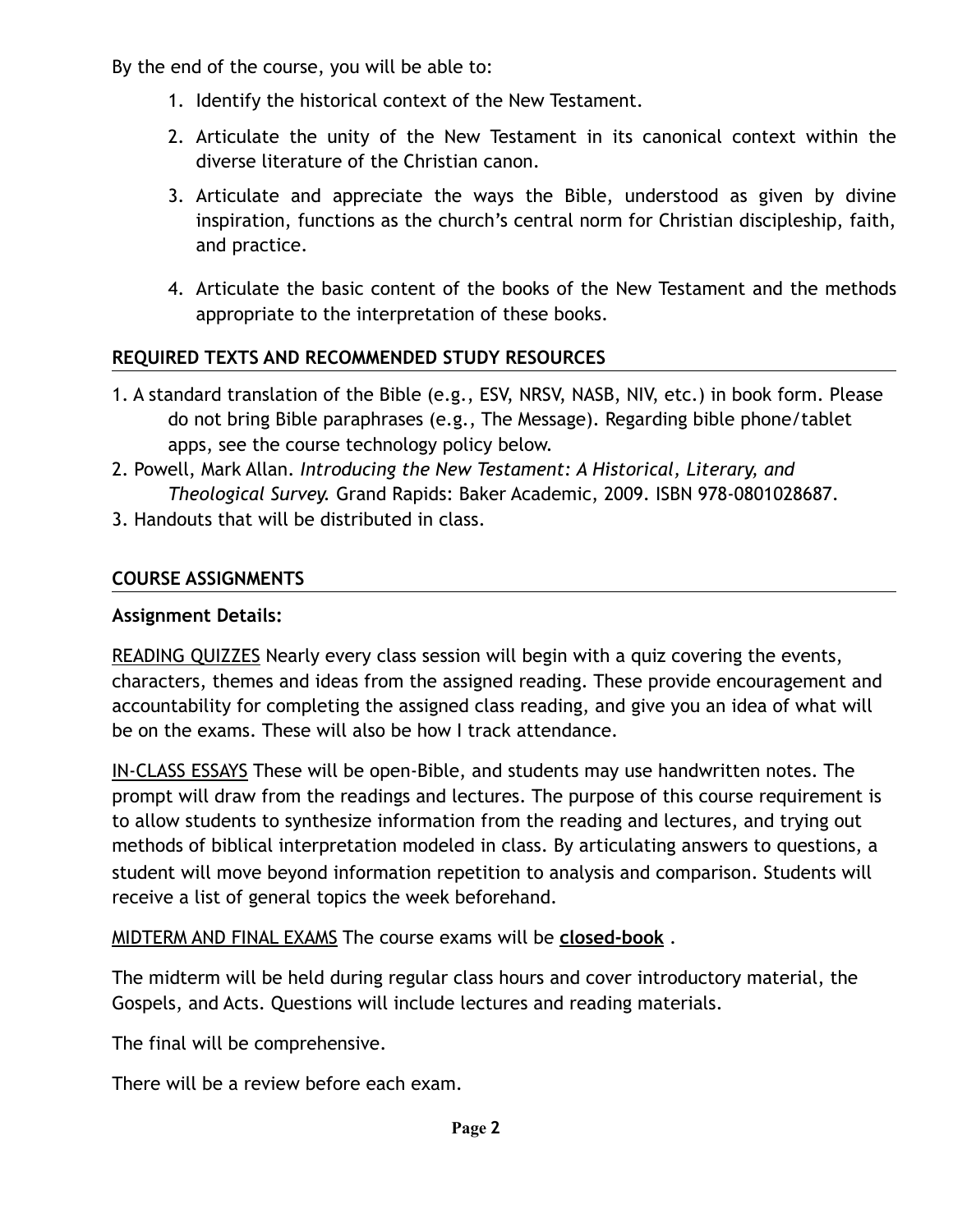Extra Credit: You may earn up to (and no more than) 100 extra points for:

1) Doing a 2 page summary of Powell's chapter on Jesus (ch. 3). 50 points.

2) Doing a 2 page summary of Powell's chapter on Paul (ch. 11). 50 points.

3) Devotionally read 5 chapters from the Gospels and keep a Journal. 1 page per chapter for 50 points.

A cap of 100 extra points means a student may only do 2 of these assignments.

| <b>ASSIGNMENT</b>      | <b>DATE</b>                          |
|------------------------|--------------------------------------|
| <b>Reading Quizzes</b> | Daily                                |
| In Class Essay 1       | Monday, October 1                    |
| Midterm                | Wednesday,<br>October 10th           |
| In Class Essay 2       | Monday, November<br>5th              |
| <b>Extra Credit</b>    | Due Monday,<br>December 3rd          |
| <b>Final Exam</b>      | Monday, December<br>10 <sub>th</sub> |

#### **ASSESSMENT AND GRADING**⍟

| Assignment distribution:       |                  | Grade scale:                |                           |
|--------------------------------|------------------|-----------------------------|---------------------------|
| ٠<br>Reading quizzes           | 300 points - 30% | $A = 93 - 100$              | $C = 73 - 76$             |
| In-Class Essay #1<br>$\bullet$ | 100 points - 10% | $A = 92 - 90$               | $C = 70 - 72$             |
| In-Class Essay #2<br>$\bullet$ | 100 points - 10% | $B+=87-89$<br>$B = 83 - 86$ | $D+ = 67-69$<br>$D=63-66$ |
| ٠<br>Midterm Exam              | 200 points - 20% | $B = 80 - 82$               | $D = 60 - 62$             |
| <b>Final Exam</b><br>٠         | 300 points - 30% | $C+=77-79$                  | $F = 0.59$                |

**Notes on Grading Scale**: PLNU requires a minimum of a C average to remain in academically good standing. A C grade therefore shows that you have achieved the minimal academic mastery in the assignment to remain a PLNU student making progress toward your degree. Anything below a C suggests that improvement is needed. If you fall below a C, contact me so we can work to increase your skills. Between a B and B- represents the "average" level of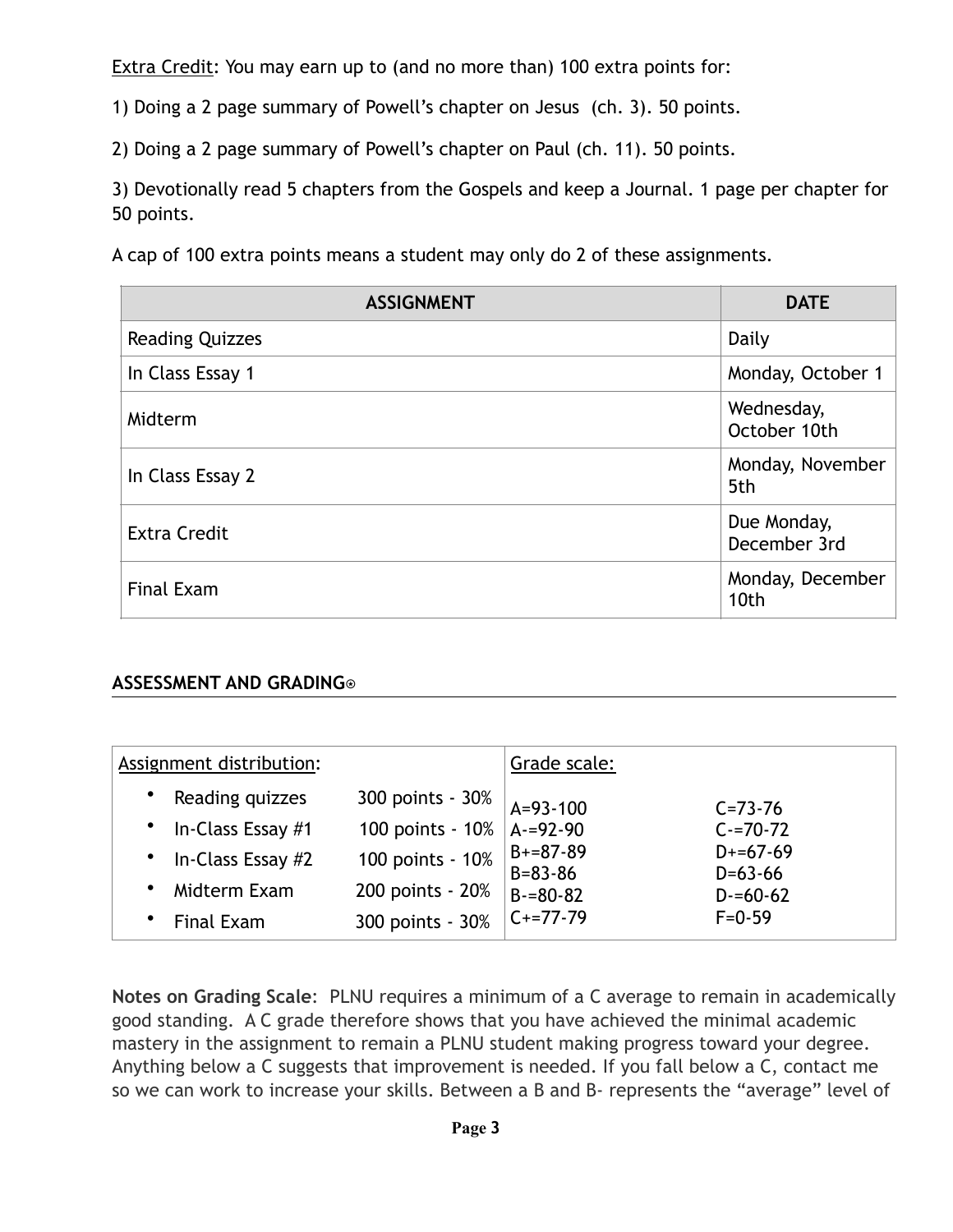mastery for a PLNU student. Grades that ascend beyond a B into higher levels witness a standard deviation leap in the mastery and skills witnessed to in the assignment. Such a grading scale protects students from grade inflation, a phenomenon that hurts all students and the institution. At the same time, students compete only against levels of mastery and full accomplishment of the outcomes – not against each other. Although the occasion has never arisen, I have no philosophical objections to the whole class receiving As – if each person's work achieved an A level of achievement of course outcomes.

### **INCOMPLETES AND LATE ASSIGNMENTS**

All assignments are to be submitted/turned in by the beginning of the class session when they are due—including assignments posted in Canvas. Incompletes will only be assigned in extremely unusual circumstances.

### **FINAL EXAMINATION POLICY**

Successful completion of this class requires taking the final examination **on its scheduled day**. The final examination schedule is posted on the [Class Schedules](http://www.pointloma.edu/experience/academics/class-schedules) site. No requests for early examinations or alternative days will be approved.

### **PLNU COPYRIGHT POLICY**

Point Loma Nazarene University, as a non-profit educational institution, is entitled by law to use materials protected by the US Copyright Act for classroom education. Any use of those materials outside the class may violate the law.

# **INCLUSIVE LANGUAGE**⍟

The School of Theology and Christian Ministry is committed to the equality of women and men. Recognizing that people have often used the English language in ways that imply the exclusion or inferiority of women, the school urges students, faculty, and staff to avoid sexist language in public discourse, in classroom discussion, and in their writings.

All language should strive to reflect the truth that first and foremost everyone is a child of God, created in God's image.

# **PLNU ACADEMIC HONESTY POLICY**

Students should demonstrate academic honesty by doing original work and by giving appropriate credit to the ideas of others. Academic dishonesty is the act of presenting information, ideas, and/or concepts as one's own when in reality they are the results of another person's creativity and effort. A faculty member who believes a situation involving academic dishonesty has been detected may assign a failing grade for that assignment or examination, or, depending on the seriousness of the offense, for the course. Faculty should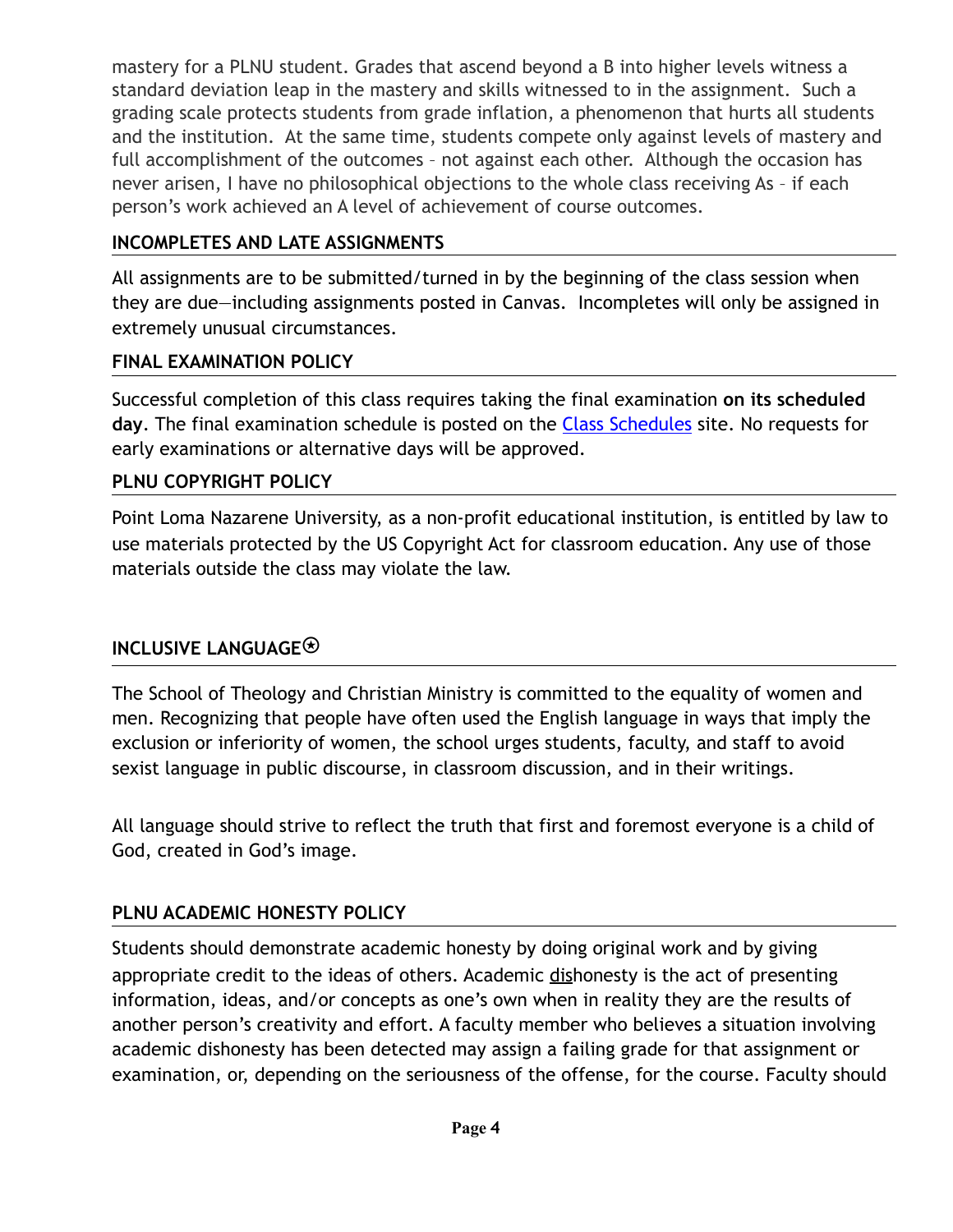follow and students may appeal using the procedure in the university Catalog. See Academic [Policies](http://catalog.pointloma.edu/content.php?catoid=18&navoid=1278) for definitions of kinds of academic dishonesty and for further policy information.

#### **PLNU ACADEMIC ACCOMMODATIONS POLICY**

If you have a diagnosed disability, please contact PLNU's Disability Resource Center (DRC) within the first two weeks of class to demonstrate need and to register for accommodation by phone at 619-849-2486 or by e-mail at **[DRC@pointloma.edu](mailto:DRC@pointloma.edu).** See Disability Resource [Center](http://www.pointloma.edu/experience/offices/administrative-offices/academic-advising-office/disability-resource-center) for additional information.

### **PLNU ATTENDANCE AND PARTICIPATION POLICY**

Regular and punctual attendance at all classes is considered essential to optimum academic achievement. If the student is absent from more than 10 percent of class meetings, the faculty member can file a written report which may result in de-enrollment. If the absences exceed 20 percent, the student may be de-enrolled without notice until the university drop date or, after that date, receive the appropriate grade for their work and participation. See [Academic Policies](http://catalog.pointloma.edu/content.php?catoid=18&navoid=1278) in the Undergraduate Academic Catalog.

#### **USE OF TECHNOLOGY**

Students are encouraged to use technology, especially the Canvas site, for learning and communication *outside* of class. In fact, students should be checking their email daily to receive timely course-related communication. *In class, however, the professor has banned the use of electronic devices*, except by permission or in the case of specific need. (Please speak to me if, for example, you require a laptop for learning purposes and we will work out an accommodation.) For the sake of optimal student learning, and knowing the distractions available with just one click, you may not use laptops, tablets, smartphones, or any other screen-device during class.

#### **COURSE SCHEDULE**

| <b>Week</b>       | Monday                                                     | Wednesday                                                   | Friday                               |
|-------------------|------------------------------------------------------------|-------------------------------------------------------------|--------------------------------------|
| <b>Aug 27-31</b>  | Syllabus &<br><b>Introductions</b>                         | <b>Reading: Matthew</b><br>1-4; Mark 1; Powell<br>pp. 15-45 | Reading: Luke 1-4;<br>John 1-2;      |
| Sept 3-7          | Labor Day - No Class Reading: Mark 1-8;                    | <b>Powell 134-145</b>                                       | Reading: Mark 9-16                   |
| <b>Sept 10-14</b> | <b>Reading: Matthew</b><br>1-10; Powell pp.<br>$113 - 123$ | <b>Reading: Matthew</b><br>$11 - 20$                        | <b>Reading: Matthew</b><br>$21 - 28$ |
| <b>Sept 17-21</b> | Reading: Luke<br>1-9:50; Powell<br>157-167                 | Reading: Luke<br>$9:51-15$                                  | Reading: Luke 16-24                  |